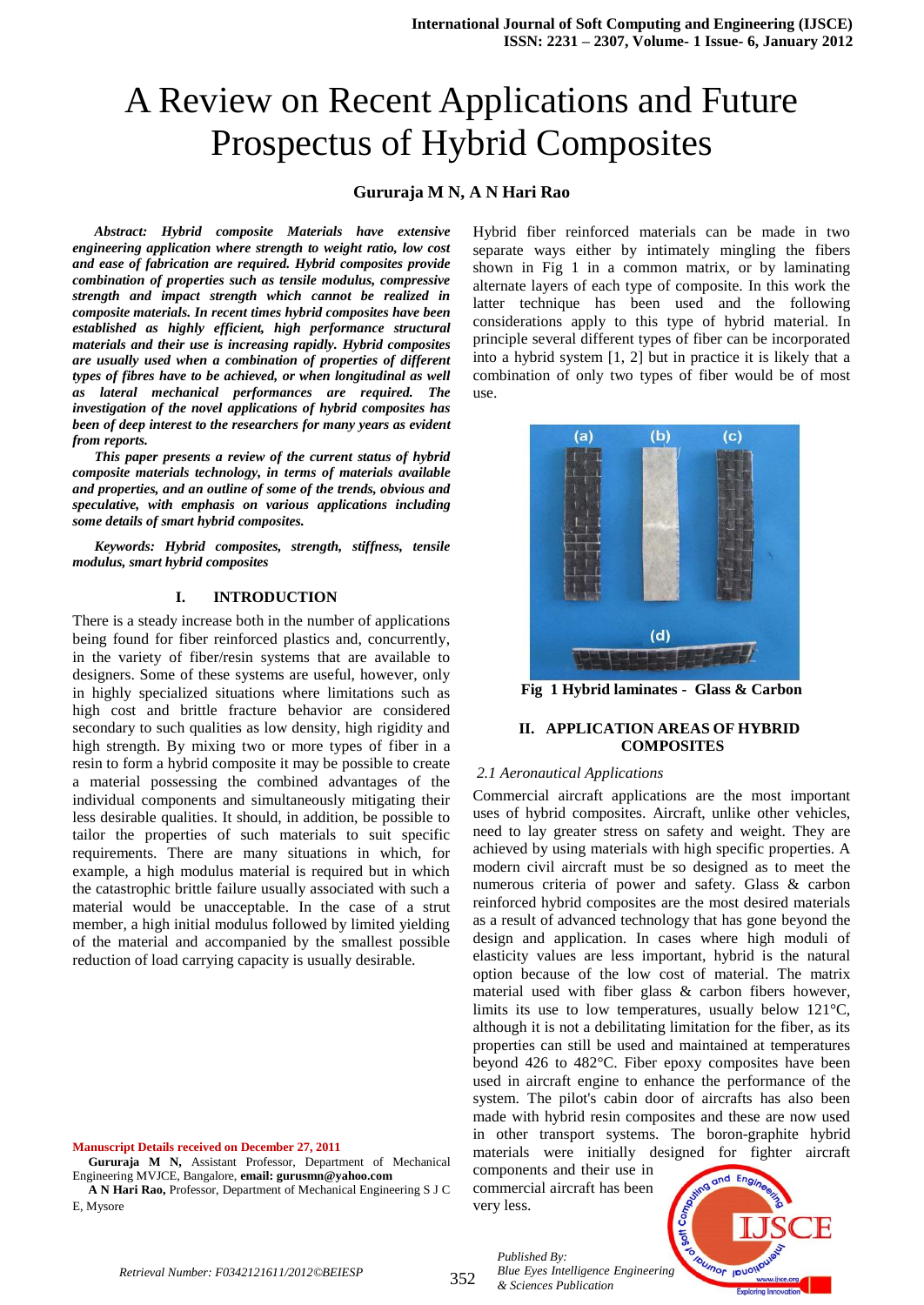## **A Review on Recent Applications and Future Prospectus of Hybrid Composites**

The newer materials which have widened the horizons of the aircraft designer are, of course, carbon fiber in its various forms and to a lesser extent, Kevlar. These materials, with high specific strength (ultimate strength/density) and, equally, if not more important high specific stiffness (modulus/density), offer possibilities to the aircraft designer undreamed of fifteen years ago. In spite of this it has been the cheaper, less structurally attractive glass which has made the major inroad. This is particularly true in the case of sailplanes - few are now built which do not have nearly all the structures built in this hybrid material, but their design requirements are such that this is possible, great emphasis being placed on attaining a smooth exterior profile which, with the combination of GRP and other materials, is feasible. Coupled with this is the fact that these machines are virtually custom-built by hand at low volume production rates. The greatest interest in reinforced plastic structural materials must lie in those forms of reinforcement which are unwoven (or, at least, have essentially uncrimped or untwisted Fragments), the filaments being as straight as possible, thus imparting to the composite single layer the maximum strength and stiffness in the filament direction. They all have low transverse and shear strengths but, of course, with the material correctly layered and oriented to match the specified load pattern, these properties can be tailored  $[3]$  &  $[4]$ . A simple example of this tailoring would be for, say, HM CFRP, where the shear modulus for the layer is, 1/5 of that of aluminum alloy, but, when built as an angle ply at  $\pm$ 45 °, is approximately double (Fig 2) whilst at the same time being only 2/3's as heavy. Also of great interest for these thin walled shell structures are comparisons of forms of reinforcement needed to support compressive forces without buckling.



#### **Fig 2 Sail Plane Wing with Hybrid composite skin**

#### *2.2 Hybrid Smart Memory Composites*

Increasing demands on the performance of materials used in engineering applications necessitate the development of socalled adaptive, multifunctional, smart, or intelligent materials [5]. The concept of smart hybrid composites with embedded elements emerged in the late 1980's and attracted a worldwide research interest in the last decade. SMA composite materials are created by embedding SMA elements in the form of wires, ribbons, or particles into matrix materials such as polymers, fiber-reinforced polymers, metals, or ceramics shown in Fig 3. The physical properties of the matrix materials are either improved by the SMA elements or can even be actively modified by controlling the progress of the martensitic transformation (MT) in the SMA elements. Internal compressive stresses are generated in the surrounding matrix when the embedded and pre strained SMA elements are heated. These compressive stresses can strengthen the composite, improve its impact or damping properties, or change its natural vibration frequencies External shape variations of the

composites can be also achieved. Intensive multidisciplinary research on these and other subjects has been carried out in the last decade mainly, in the United States.



**Fig 3 Three SMA composite samples with different volume fractions of thin Ni-Ti-Cu SMA wires embedded in a Kevlarâ reinforced epoxy matrix produced at EPFL, Lausanne Switzerland.**

#### *2.3 Wind Power Generation*

The wind-power engineering is a priority area of energy generation due to its resource-saving and ecologically safe. The power cost primary is determined substantially by basic power element – blades. At present hybrid fibers (carbon, glass) are mainly used for fabrication of the blades shown in Fig 4 [6], whereas the works for reinforcing of epoxy matrices with basalt and other fibers are known [7]. The task of cost reduction may be solved through application of the less expensive materials in comparison with carbon fibers. For blade creation an application of new composite hybrid material is suggested on the basis of epoxy matrixes, strengthened by mullite-like crystals, as well as – on combinations of high-strength and high-modulus basalt and carbon fibers. Basalt reinforcing element of a composite was prepared on the basis of Georgian raw materials. The problem consists in a partial or total substitution of expensive carbon fiber in the material. An application of hybrid reinforcing fibers and of strengthened matrix will permit a considerable reduction of the blade cost without significant loss of physical-mechanical properties of the material.



**Fig 4 Hybrid wind turbine system**

## *2.4 Marine Applications*

Ships are under constant attack, both from the elements of nature and the enemy. The vast majority of ship hulls are constructed from common carbon steels, which are obviously susceptible to corrosion, but they also create distinct thermal and electromagnetic signatures easily detectable from long distances. Nonetheless, even methods which are staples of the industry have shortfalls.

*Published By: Blue Eyes Intelligence Engineering & Sciences Publication* 

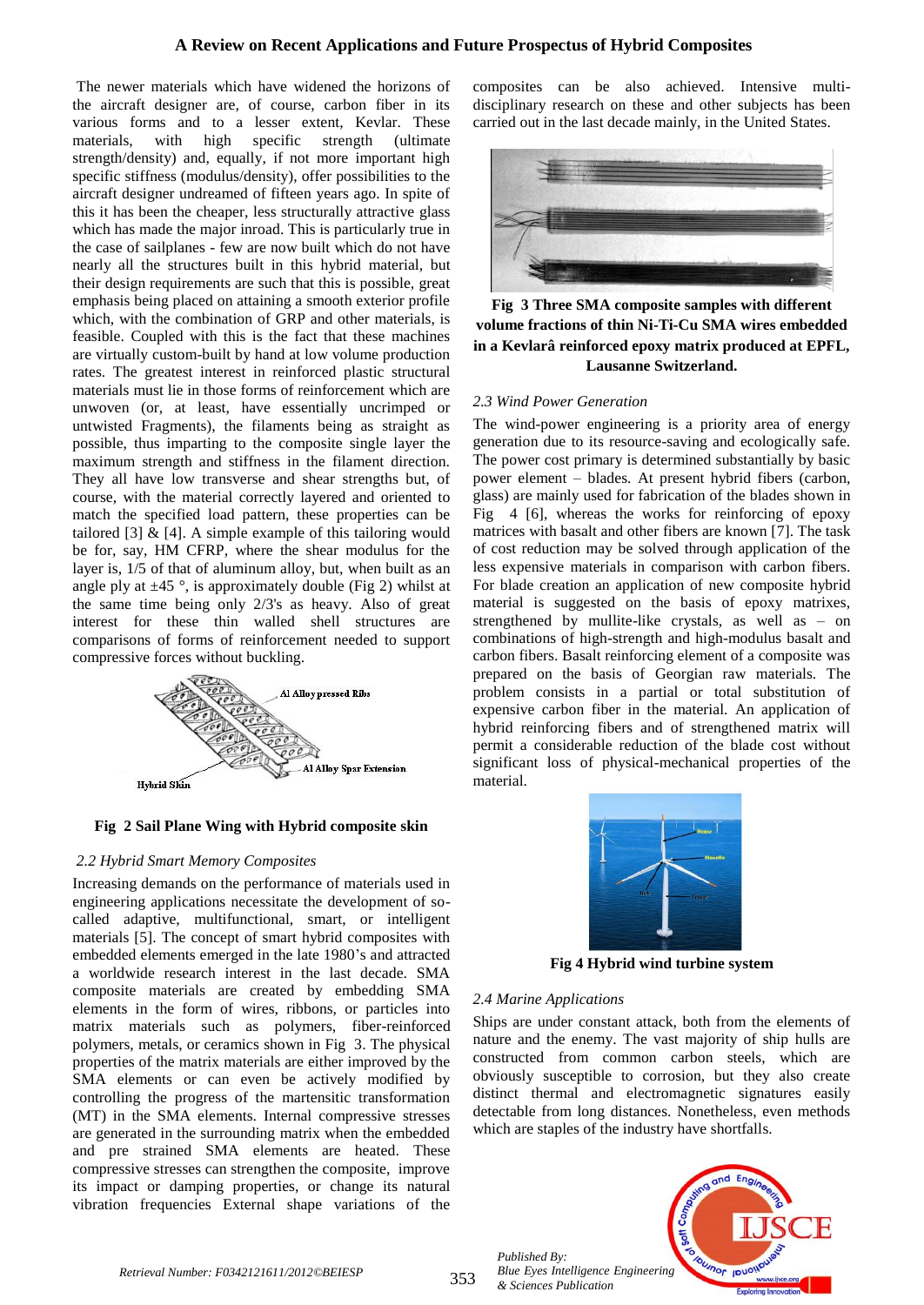First, the construction process is very labor intensive, involving the welding of thousands of steel plates. Second, all the welding creates numerous heat affected zones, resulting in areas of stress concentrations. Next, the entire structure, and especially these heat-affected zones, are highly susceptible to corrosion and reduced fatigue life. Lastly, extensive coatings [8] are required to shield the structure from the elements. All of these factors and more ultimately translate into higher build and maintenance costs for ships. For the next generation of ships, the Navy is looking to stealthier hull technologies, specifically those which create lower magnetic, acoustic, hydrodynamic, radar, and thermal signatures. One way to accomplish this is by constructing hulls out of reinforced polymer hybrid composite materials. Hybrid composites have many advantages over carbon steel [9], including a much higher strength to-weight ratio, lower maintenance requirement, and an ability to be formed into complex shapes such as hulls shown in Fig 5. Hybrid composites hulls also offer a number of stealth benefits. Beyond the benefits of stealth, hybrid composites also have high durability and increased fatigue life.



**Fig 5 Application of Hybrid composites for Hull construction**

## *2.5 Hybrid Thermoplastic Application*

Thermoplastic advanced composites have long held potential for mass-producing lightweight structural parts. Unlike thermoset-based composites, which undergo timeconsuming chemical cross linking during processing, thermoplastic-based composites are typically processed using only heat and pressure. The helmet shape is one that the Army has developed for its Future Force Warrior (FFW) initiative. Currently, the US Army uses helmets of a different design. These helmets, called PASGT helmets shown in Fig 6, are made using a composite comprising aramid fabric in a thermoset matrix. One overarching goal of the FFW helmet is to reduce weight compared to the PASGT helmet [10]. The construction must also be strong enough to withstand the daily wear of a soldier's activities and provide improved ballistic protection. The FFW construction that Fiber forge investigated includes a tough, stiff carbon-fiber reinforced thermoplastic shell bonded to an aramid reinforced thermoplastic composite ballistic layer. The carbon fiber shell stiffens the helmet and improves wear resistance [11]. The aramid provides ballistic performance.



**Fig 6 Hybrid Composite Helmet Design**



**Fig 7 Hemispherical Composite 0/90 laminates Design**

#### *2.6 Hybrid for Civil Construction*

In the last decade, the research and development of all hybrid FRP structures in civil engineering has progressed substantially in several countries [12]. The first all hybrid FRP bridge was constructed in Okinawa, Japan prefecture in 2001 (Ueda, 2005). This bridge is a two span continuous girder pedestrian bridge as shown in Fig 8 below, which is located in the road-park of Ikei-Tairagawa road. All the structural elements have been made with Hybrid Fiber Reinforcement Plastics (GFRP & CFRP). The all HFRP solution was chosen for this bridge due to its heavily corrosive environment where the bridge is surrounded by the ocean. It is believed that the innovative materials can be competitive to other conventional materials in the near future when life cycle cost is taken into account; there is an urgent need for research and development of this cutting edge technology. With such research and development, it is anticipated that a potential application in a road bridge can be materialized in the near future across the globe.



**Fig – 8 Pedestrian Bridge in Okinawa, Japan made of Hybrid Composite**

In order to propose an effective application of FRP materials from the aspect of strength and cost, the authors [13] focus on an innovative hybrid FRP bridge girder combining Glass Fiber Reinforced Plastics (GFRP) and Carbon Fiber Reinforced Plastics (CFRP). While CFRP has higher tensile strength and stiffness, it is more expensive than other constructive materials such as concrete and steel, whereas GFRP is comparatively less expensive but its mechanical properties are lower than that of CFRP. The innovative feature in this girder development is that these material properties are effectively utilized as hybrid materials.

## *2.7 Hybrid Composites for Telecom Applications*

Need of telecommunication industries of power transmission along with data transmission is increasing, which felt the need to explore the innovative product category called Hybrid Cable.

*Published By: Blue Eyes Intelligence Engineering & Sciences Publication*